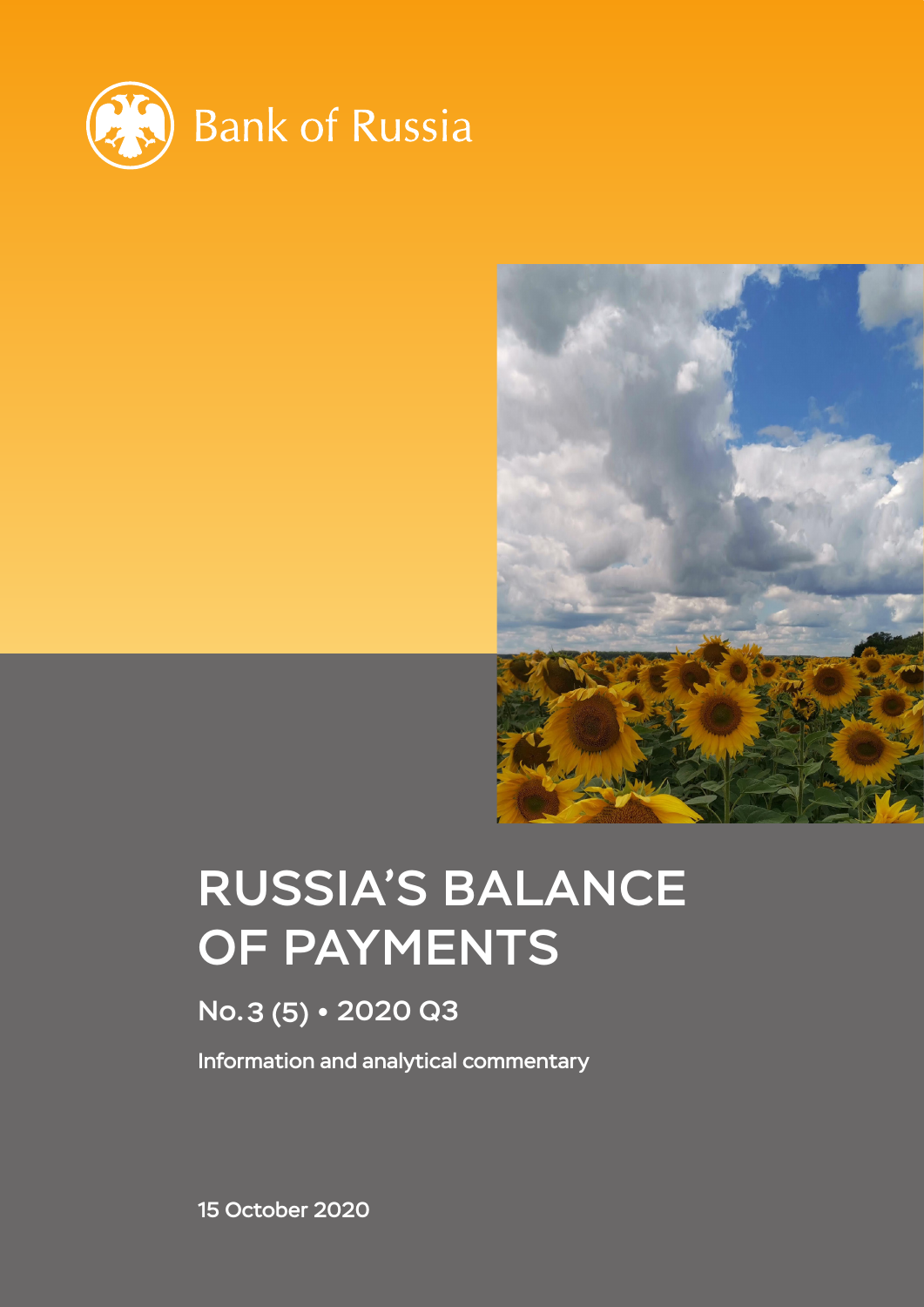# RUSSIA'S BALANCE OF PAYMENTS (2020 Q3)1

- In 2020 Q3, foreign trade was reviving amid the recovery of the Russian and world economies after most restrictions were cancelled.
- As the epidemiological situation improved and authorities lifted restrictions, the world economy and global prices for a whole range of commodities partially bounced back. This slowed down the decline in the value of exports. Concurrently, oil production cuts by Russia in line with the OPEC+ agreement and weak demand for fuel continued to limit export growth.
- The year-on-year decrease in imports also decelerated amid the recovery of domestic demand after the end of the lockdown. Nonetheless, service imports remained low due to the minor number of foreign travels amid the suspension of passenger transportation to the majority of foreign countries.
- As goods and service imports and the deficit of the investment income balance shrank, this partially offset the contraction of exports. As a result, the current account balance remained positive, while declining substantially compared to 2019 Q3.
- Investors demonstrated lower interest in emerging market economies' assets due to the pandemic and rising geopolitical risks. In these conditions, non-residents' purchases of Russian government bonds in the secondary market reversed in 2020 Q3 giving way to small net sales, while the private sector's foreign liabilities declined more significantly than in 2019 Q3.
- As before, the net sales of foreign currency by the Bank of Russia contributed to the stabilisation in the domestic foreign exchange market. However, their amount contracted against 2020 Q2 due to the rise in the oil price. Overall, Russia's international reserves expanded in 2020 Q3: the decrease in the reserves through transactions recognised in the balance of payments was more than offset by their expansion owing to the revaluation resulting from the growth of world gold prices and the weakening of the US dollar, as well as other changes.

# Current account

As exports declined faster than imports, the current account surplus shrank by USD 8 billion, to USD 2.5 billion (hereinafter, year-on-year, unless indicated otherwise). Concurrently, as the dynamics of global prices for a whole range of commodities improved, the decline in the trade surplus slowed down. Its contraction was partially offset by the decrease in the deficit of the balance of services and investment income.

# *Goods and service exports*

The decline in the value of goods and service exports decelerated to 27% in 2020 Q3 (vs -32% in 2020 Q2). The annual decrease in global energy commodity and aluminium prices slowed down. Iron ore and copper prices bounced back, even exceeding last year's readings.2 Moreover, external demand also revived amid the recovery of the world economy boosted by the cancellation of restrictions and support measures. However, export quantities were changing unevenly, decreasing in the oil industry and expanding in LNG.

## *Goods exports*

**Oil.** The value of oil and petroleum product exports decreased by 50% in 2020 Q3 (vs -52% in 2020 Q2). The decline in the Urals crude price slowed down from 57% to 30% as global demand rebounded and oil supply shrank, as required by the OPEC+ deal. According to upto-date figures from the FCS,<sup>3</sup> oil and petroleum product export quantities contracted by 24% in July–August. This was associated with the faster reduction in oil production in Russia, specifically by 13% in 2020 Q3 compared with 10% in Q2

*<sup>1</sup> The commentary on the balance of payments includes a preliminary estimate of its indicators in 2020 Q3 and actual data on the international reserves.*

*<sup>2</sup> According to the World Bank.*

*<sup>3</sup> The Federal Customs Service.*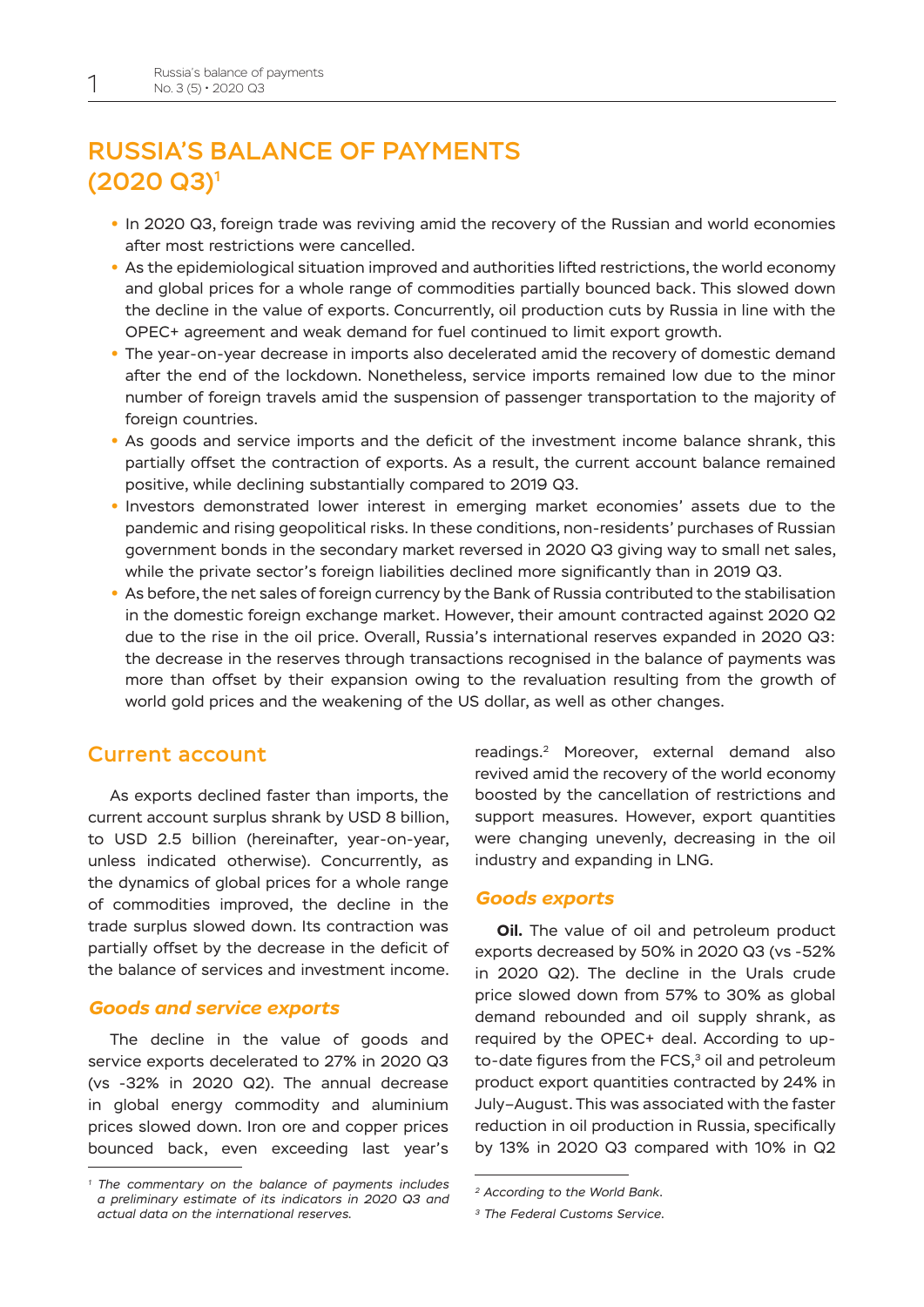(according to Russia's Ministry of Energy). In August–September, the average daily output remained considerably lower than in April (before the launch of the new deal), although it increased compared to May–July following the easing of output cuts under the agreement.

**Natural gas.** The decline in the value of exports of natural gas in the gaseous state decelerated to 42% (vs -55% in 2020 Q2) owing to the dynamics of both prices and quantities. The annual decrease in the gas price in the European market (which is the main one for Russia) slowed down to 25% (vs -58% in 2020 Q2) owing to the contraction of LNG exports from the USA. The quantities of Russian exports of gas in the gaseous state shrank by 8% in July–August (vs -14% in 2020 Q2). The trend in LNG exports from Russia reversed, with the value of LNG exports increasing by 19% in Q3 and export quantities expanding nearly 1.5 times (according to the FCS).

**Non-oil and gas exports.** The value of nonoil and gas exports remained almost the same in Q3 (2020 Q2: 6% decrease). Goods were showing uneven dynamics. According to up-todate information from the FCS, ferrous metal and coal exports contracted in July–August due to low external demand. Contrastingly, the exports of copper, gold and other commodities expanded amid growing world prices.

# *Service exports*

Service exports shrank by 37% (vs -38% in 2020 Q2), predominantly due to the situation in the travel and transportation industries. The exports of services in the 'Travels' item stayed close to zero amid the remaining restrictions to enter Russia from the majority of countries. In these conditions, the exports of transport services decreased by 35%, primarily due to the decline in passenger transportation. The exports of other services demonstrated better dynamics, with the decrease slowing down to 12%.

# *Goods and service imports*

Goods and service imports declined by 22% on 2020 Q3 (vs -24% in 2020 Q2) due to the downturn in the Russian economy, the weakening of the ruble, and the suspension of travels to a large number of countries.

## *Goods imports*

The decrease in the value of goods imports decelerated to 8% in 2020 Q3 (vs -13% in 2020 Q2) as domestic demand bounced back gradually following the termination of the lockdown. In September, goods imports from non-CIS countries<sup>4</sup> even expanded (by 0.3%), for the first time since winter. As economic activity revived, the imports of a number of investment goods increased. According to upto-date figures from the FCS, engineering imports from non-CIS countries were up by 0.2% in September, after the fastest decline of over 20% in April. Mechanical equipment imports expanded by 0.4%. Judging by the dynamics in the main subcategories of consumer imports, consumer activity was reviving as the situation in retail improved. September recorded an increase in the imports of food products, including vegetables (+8%) and meat and meat by-products (+4%).

## *Service imports*

The value of service imports decreased by 52% in 2020 Q3 (vs -51% in 2020 Q2). This was primarily explained by an 89% reduction in imports in the 'Travels' item, rebounding quite slowly due to the decline in international tourism caused by the effective restrictions for foreign travels. Firstly, the resumption of air traffic in August and September was limited.<sup>5</sup> Secondly, travels even to open popular destinations decreased substantially due to the pandemic and a weaker ruble. As reported by Turkey's Ministry of Culture and Tourism, 440,000 Russians travelled to Turkey in August 2020, which is nearly 60% less than in August 2019, with the reduction in July–August 2020 totalling almost 80% year-on-year. Quarantine restrictions, mandatory tests, and the absence of direct flights to a number of resort cities (e.g., Hurghada and Sharm El Sheikh in Egypt) continue to pose additional constraints.

*<sup>4</sup> According to the FCS, non-CIS countries accounted for 89% of goods imports to Russia in 2019.*

*<sup>5</sup> Air traffic was reopened in August to the UK, Turkey, Tanzania and Switzerland, and in September to Egypt, the UAE, the Republic of Maldives, Belarus, Kazakhstan, Kyrgyzstan and South Korea.*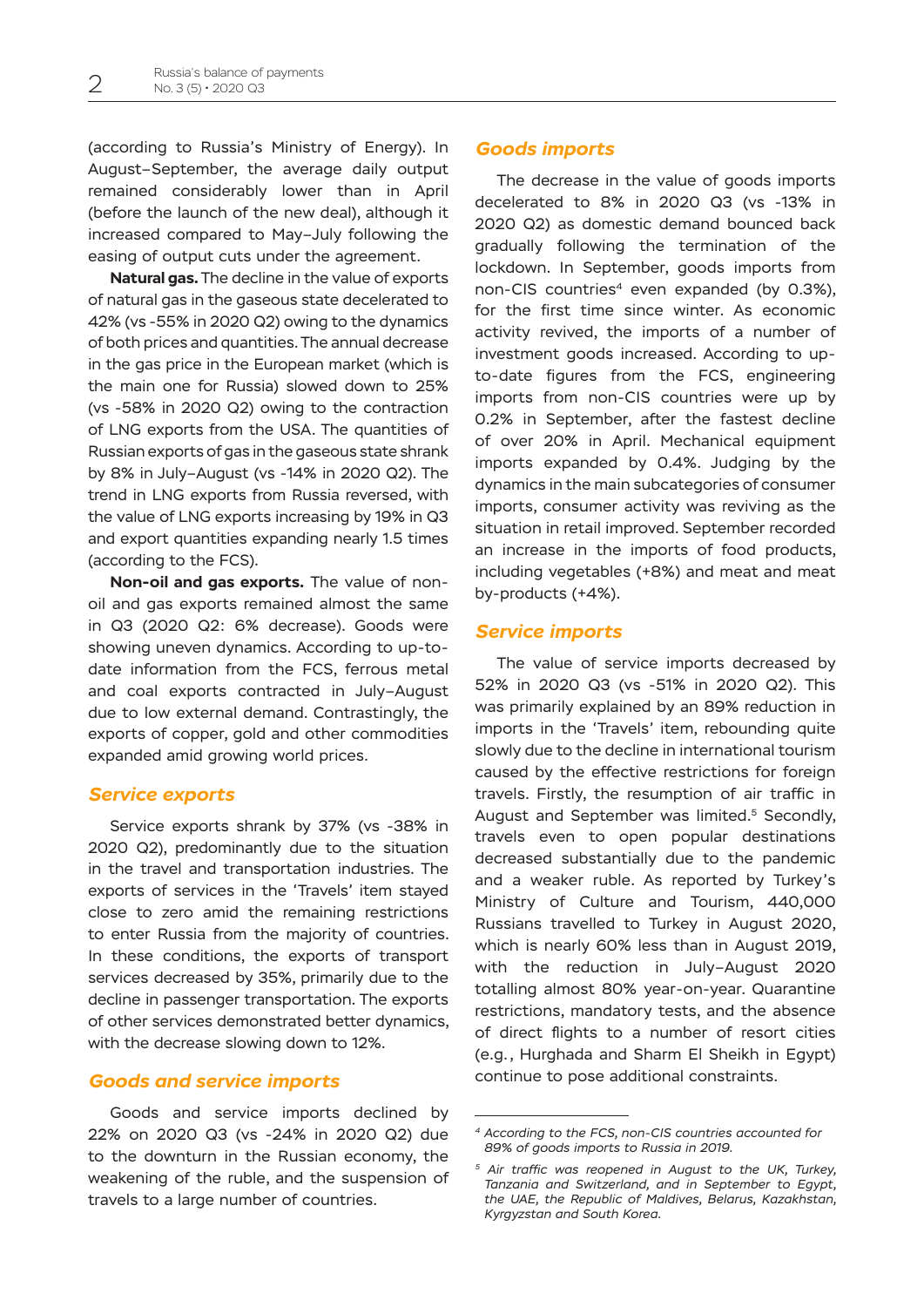# Financial account

# *General government6 and the central bank*

In 2020 Q3, net borrowings by general government and the central bank from the rest of the world totalled USD 3 billion. Non-residents' purchases of Russian government bonds in the secondary market reversed, giving way to their net sales amounting to USD 1 billion, due to investors' risk-off sentiment amid the pandemic and the rising risks of sanctions.

# *Financial transactions of the private sector*

In 2020 Q3, net lending by the private sector to the rest of the world totalled USD 8 billion (2019 Q3: borrowing in the amount of USD 2 billion), which was the result of a more significant decrease in foreign liabilities. Furthermore, in contrast to the previous year, the net repayment of external debt was made not only by banks, but also by other sectors. A similar downward trend in other sectors' foreign liabilities was observed in 2018 amid risk-off sentiment in emerging market economies and the intensified risks of sanctions. 2020 Q3 recorded a decrease in other sectors' foreign liabilities by USD 12 billion, including in loans, other liabilities, and portfolio investment. A considerable outflow of portfolio investment in 2020 occurred not only in Russia, but generally across emerging market economies. This was induced by the weakening of global investors' risk appetite amid the pandemic and economic decline.

At the same time, banks' and other sectors' foreign assets contracted more significantly than in 2019 Q3. It should be noted that the decrease in other sectors' foreign assets was related not only to portfolio investment, but also to direct investment – for the first time since 2013 Q2.

# *International reserves*

As a result of transactions recognised in the balance of payments, the reserve assets contracted by USD 2 billion (vs +USD 16 billion in 2019 Q3). This primarily resulted from fiscal rulebased foreign currency sales. In 2020 Q3, the amount of fiscal rule-based foreign currency sales was assessed by Russia's Ministry of Finance with account of basic oil and gas revenues calculated based on the revised oil output forecast that had not comprised oil production cuts under the OPEC+ deal from May 2020. Nonetheless, foreign currency sales decreased against 2020 Q2 as a result of the oil price rebound. Furthermore, Russia's international reserves expanded by USD 15 billion in 2020 Q3, to USD 583 billion as of 1 October 2020. The reduction in the reserves through transactions was less significant than their increase through the revaluation resulting from the growth of world gold prices and the weakening of the US dollar against a large number of currencies, as well as other changes.

*<sup>6</sup> Federal government and local government.*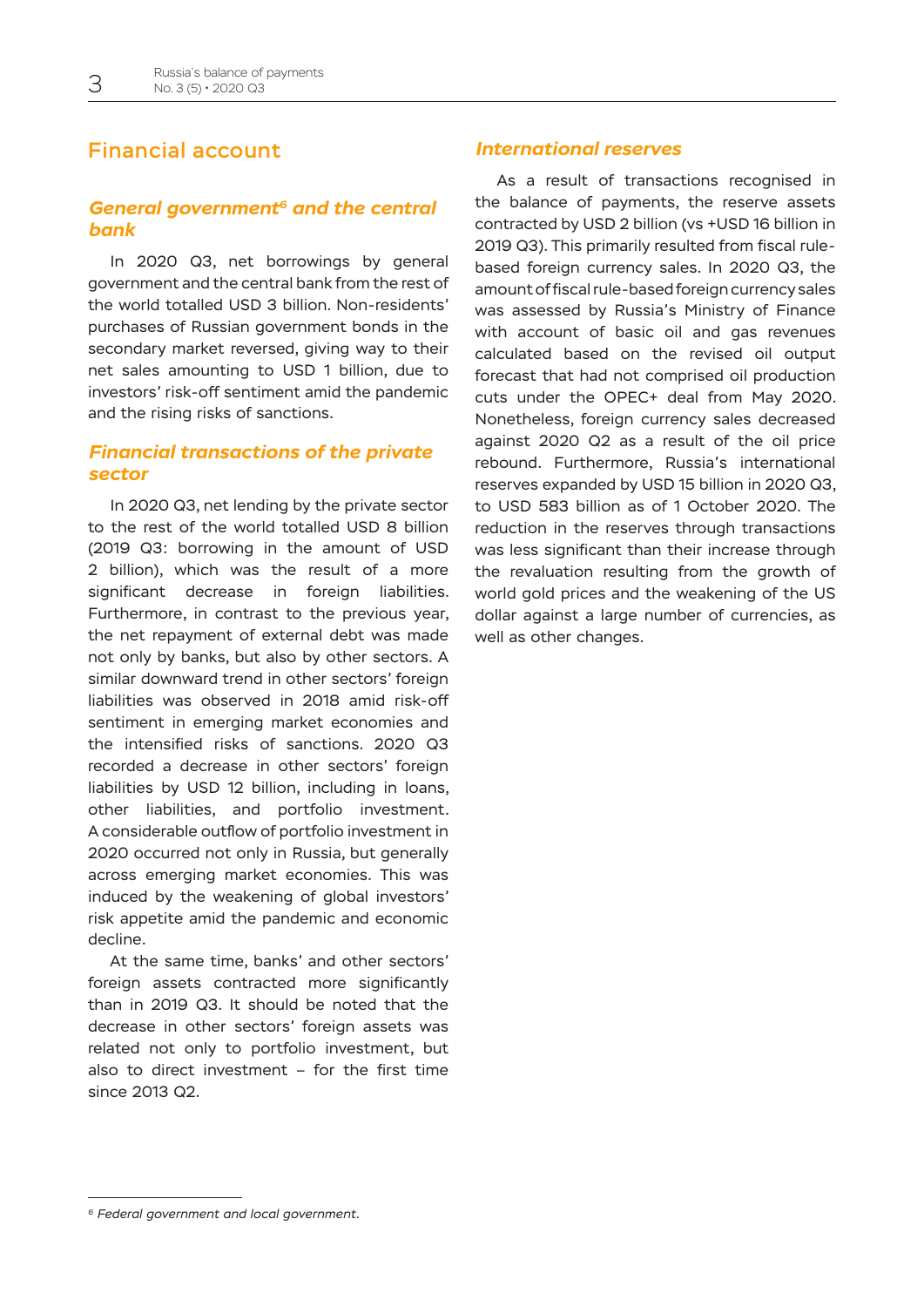#### RUSSIA'S BALANCE OF PAYMENTS (BILLIONS OF US DOLLARS)\*

|                                                                                                | 2019           |                |         |         | 2020           |                |         |                                    |
|------------------------------------------------------------------------------------------------|----------------|----------------|---------|---------|----------------|----------------|---------|------------------------------------|
|                                                                                                | Q <sub>1</sub> | Q <sub>2</sub> | Q3      | Q4      | Q <sub>1</sub> | Q <sub>2</sub> | $Q3**$  | Change in 2020<br>Q3 vs 2019 Q3*** |
| <b>Current account</b>                                                                         | 33.5           | 9.9            | 10.7    | 11.2    | 22.1           | $-0.5$         | 2.5     | $-8.3$                             |
| Trade balance                                                                                  | 47.0           | 39.4           | 37.9    | 41.0    | 32.4           | 15.3           | 17.0    | $-20.9$                            |
| Exports                                                                                        | 102.6          | 101.4          | 103.3   | 112.5   | 88.6           | 69.3           | 76.9    | $-26.4$                            |
| <b>Imports</b>                                                                                 | 55.7           | 62.0           | 65.4    | 71.6    | 56.2           | 54.0           | 59.9    | $-5.5$                             |
| Services balance                                                                               | $-6.0$         | $-9.0$         | $-11.5$ | $-9.7$  | $-6.8$         | $-2.3$         | $-3.1$  | 8.4                                |
| Exports                                                                                        | 13.8           | 15.8           | 17.0    | 16.2    | 13.5           | 9.8            | 10.7    | $-6.3$                             |
| <b>Imports</b>                                                                                 | 19.8           | 24.7           | 28.5    | 26.0    | 20.3           | 12.1           | 13.8    | $-14.8$                            |
| Primary and secondary income balance                                                           | $-7.5$         | $-20.5$        | $-15.7$ | $-20.0$ | $-3.5$         | $-13.5$        | $-11.4$ | 4.2                                |
| Financial account, excluding reserve assets                                                    | 12.3           | $-5.2$         | $-7.2$  | $-3.8$  | 17.3           | 13.8           | 3.2     | 10.4                               |
| <b>Balance of financial assets and liabilities of general</b><br>government and central bank   | $-9.3$         | $-6.2$         | $-3.6$  | $-3.8$  | 0.4            | 1.4            | $-3.2$  | 0.4                                |
| Balance of financial assets and liabilities of private sector                                  | 21.6           | 1.0            | $-3.6$  | 0.0     | 16.8           | 12.4           | 6.3     | 9.9                                |
| <b>Bank liabilities</b>                                                                        | $-3.2$         | $-6.7$         | $-7.9$  | $-2.1$  | $-6.8$         | $-9.2$         | $-3.6$  | 4.2                                |
| Liabilities of other sectors                                                                   | 5.7            | 13.0           | 5.5     | 1.0     | $-5.9$         | 6.5            | $-11.9$ | $-17.4$                            |
| <b>Bank assets</b>                                                                             | 9.2            | 6.6            | $-5.8$  | $-12.0$ | 2.5            | $-2.0$         | $-8.7$  | $-2.9$                             |
| Assets of other sectors                                                                        | 14.9           | 0.8            | $-0.2$  | 10.9    | 1.6            | 11.7           | $-0.5$  | $-0.3$                             |
| Net errors and omissions                                                                       | $-2.6$         | 1.7            | $-1.9$  | 0.8     | 0.2            | 1.6            | $-1.5$  | 0.4                                |
| Change in reserve assets                                                                       | 18.6           | 16.6           | 15.9    | 15.4    | 5.0            | $-12.9$        | $-2.3$  | $-18.2$                            |
| For reference: financial transactions of private sector<br>(net lending (+)/net borrowing (-)) | 24.0           | $-0.7$         | $-1.9$  | 1.2     | 17.2           | 10.5           | 7.9     | 9.7                                |
| For reference: foreign direct investments                                                      |                |                |         |         |                |                |         |                                    |
| Total, to other countries                                                                      | 9.7            | 4.7            | 2.1     | 5.5     | 0.6            | 4.6            |         |                                    |
| Total, to Russia                                                                               | 10.9           | $6.0\,$        | 8.9     | 6.1     | $-3.8$         | 6.1            |         |                                    |
| Other sectors, change in assets                                                                | 9.0            | 4.4            | 4.8     | 4.4     | 0.3            | 4.8            | $-4.5$  | $-9.3$                             |
| Other sectors, change in liabilities                                                           | 10.3           | 5.1            | 8.8     | 4.7     | $-4.1$         | 5.8            | 3.1     | $-5.7$                             |

\* In financial account, surplus denotes net lending and deficit denotes net borrowing. In assets and liabilities, '+' denotes growth, '-' denotes decline.

\*\* Estimate of balance of payments indicators and actual data on international reserves.

\*\*\* Final values may differ from the difference of the respective values due to rounding.

Table 1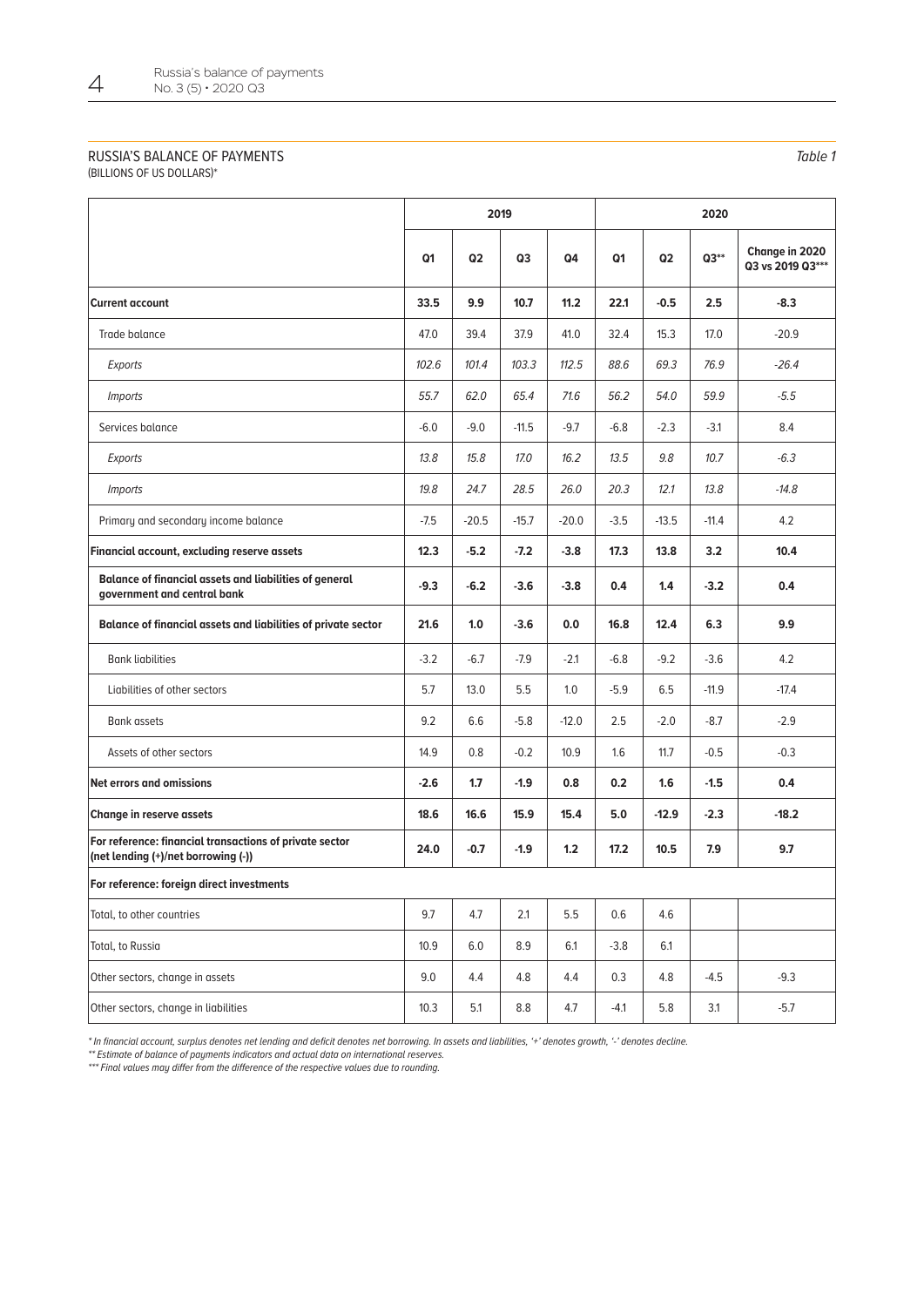#### EXPORTS AND OIL PRICE Chart 1



# IMPORTS AND RUBLE EXCHANGE RATE Chart 2





# CURRENT ACCOUNT Chart 3



#### FINANCIAL ACCOUNT BALANCE\* (BILLIONS OF US DOLLARS)





<sup>\* &#</sup>x27;+' denotes net lending and '-' denotes net borrowing. Source: Bank of Russia.





Source: Bank of Russia.

#### (BILLIONS OF US DOLLARS) PRIVATE SECTOR FINANCIAL ACCOUNT COMPONENTS\*



\* '+' denotes net lending and '-' denotes net borrowing. Source: Bank of Russia.

Chart 4

Chart 6